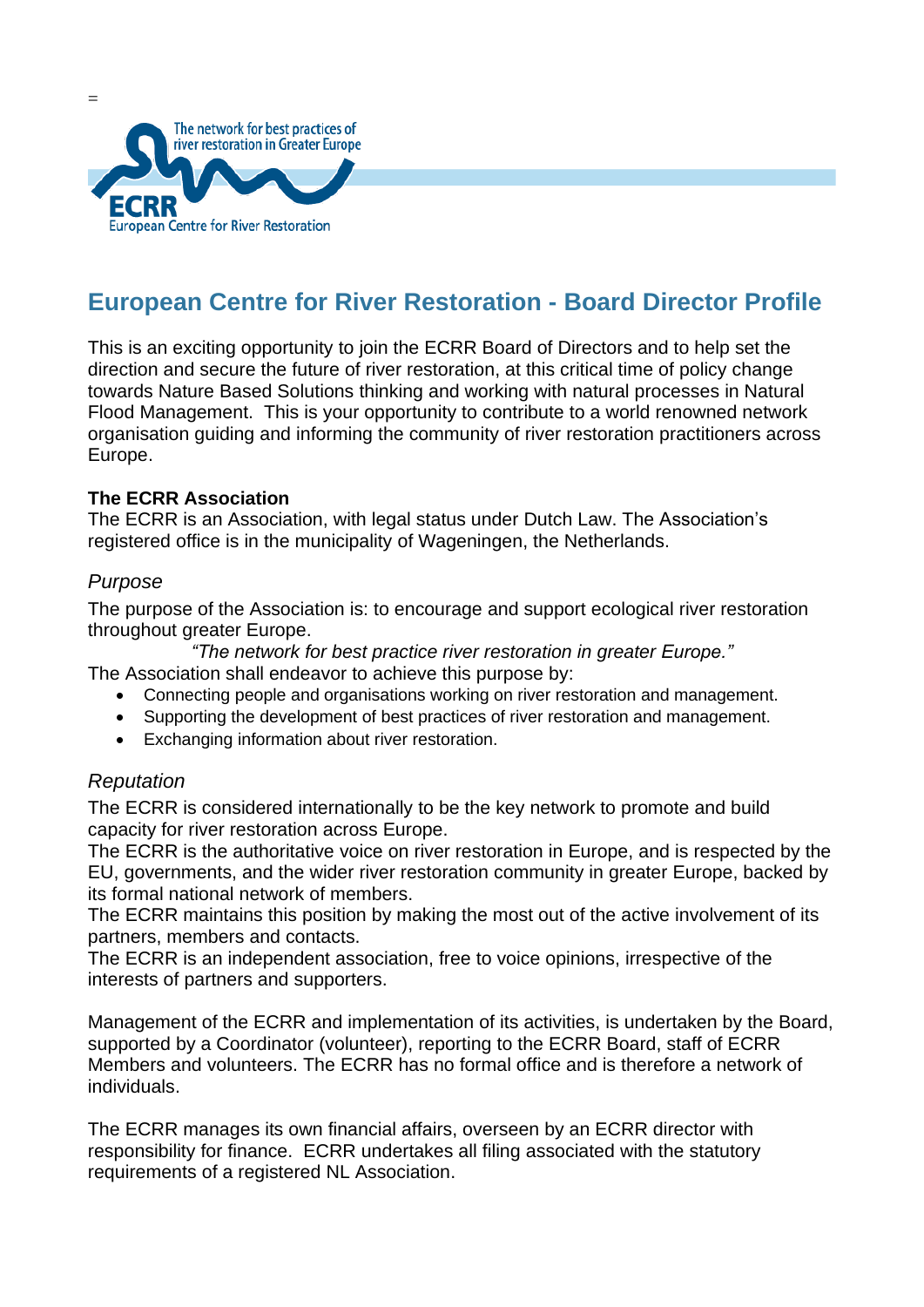## **The Board**

The ECRR is governed by a Board of Directors, who meet regularly using teleconferencing and at least once a year face to face, with an executive formed of the Secretary, Chairman and Vice Chair. Directors are appointed from the academic, business, charity and user communities. The ECRR Board is responsible for the actions of the ECRR and for determining ambition, resources and spend.

The Board of Directors reports to, and needs approval from, the ECRR General Members Meeting on corporate strategy, key strategic objectives, targets and major decisions involving the use of the organisations' resources.

## **Director Profile**

You will be an experienced leader, providing intellectual, business vision and insight in your area of expertise. You set strategic direction by understanding the high level picture and its national/international setting.

## Essential Skills & Experience:

- Commitment to ECRRs mission and willingness to act corporately;
- Knowledge of, and strong personal interest in, areas of ECRR's activities;
- Ability to exercise judgement across a broad spectrum of policy and technical issues;
- Proven leadership skills, and an ability to address difficult issues with energy and diplomacy, and to work to reach conclusions;

• Ability to work effectively within the public sector's requirements for accountability and openness, and within financial constraints.

## Desirable Skills & Experience:

- A proven track record of working at senior level and/or experience in directing/managing organisations;
- Marketing, fund raising and membership;
- Strategic and business planning;
- Financial strategy and financial management;
- Science and research;
- Experience in the greater Europe water sector;
- Media and communications.

# **Duties**

As a Director you will work to ensure that the ECRR undertakes the work for which it was established. You will be responsible for developing and maintaining a high standard of governance to:

- Comply with Association Law and ensure that high standards of corporate governance are observed at all times,
- At all times act in the Centre's best interest, providing balanced advice and ensuring that no personal interest will conflict with the best interests of the ECRR,
- Ensure that the business is financially sustainable and meets the financial reporting requirements of Association Rules,
- Consider the interests of the members, as well as ensuring that the association complies with all relevant HR, health and safety and environmental protection legislation for their welfare.
- Observe the highest standards of impartiality, integrity and objectivity in relation to the allocation of public and membership funds and strategic management of the organisation.